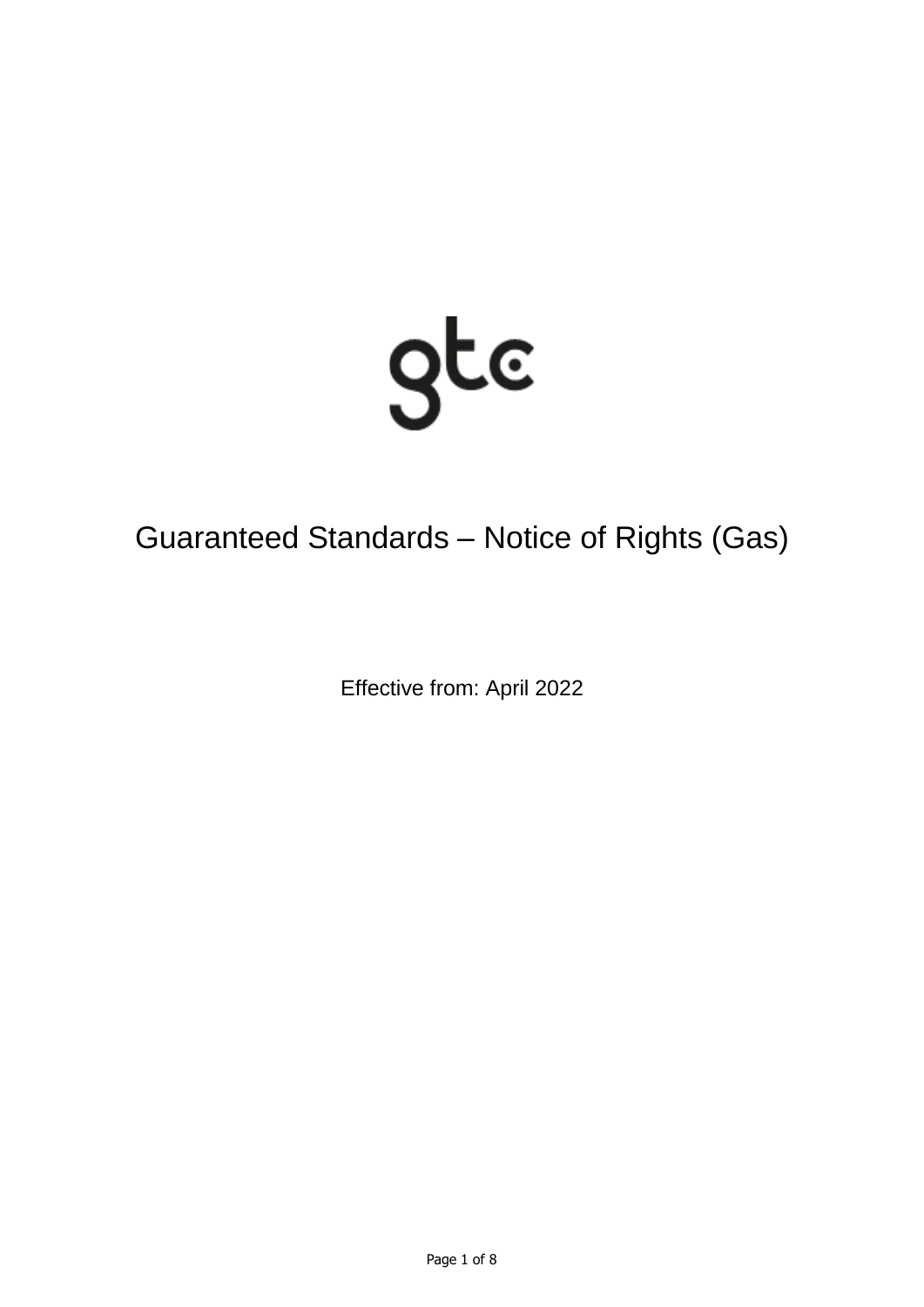#### **Introduction**

The following statement relates to GTC Pipelines Ltd. (GPL), Independent Pipelines Ltd. (IPL), Quadrant Pipelines Ltd. (QPL) and Utility Grid Installations Ltd. (UGI), wholly owned subsidiaries of GTC Infrastructure Limited, hereafter referred to as GTC.

This publication explains what the standards of service you can expect from GTC are and outlines the compensation you could receive if we fail to deliver these standards. It is written in accordance with the Gas (Standards of Performance) Regulations 2005 (as amended).

GTC is a licensed gas transporter responsible for the safe delivery of gas through its networks to properties across Great Britain.

GTC does not sell gas directly to consumers but ensures that it is delivered to the end user, in a safe and efficient manner. The companies that sell gas to consumers and send out bills are called gas suppliers. If you have an enquiry about your bill, your meter or your supplier's Priority Services Register, please contact your supplier. Contact details can be found on your latest gas bill.

Any queries regarding the activities of GTC should be addressed to GTC at the address below:

## **Our Contact Details Our Office Hours:**

**Address: Monday – Friday** 8.00am to 5.00pm

GTC Synergy House Woolpit Business Park **Woolpit** Bury St Edmunds Suffolk IP30 9UP

**General Enquiries Line:** 01359 240363

**Email:** [info@gtc-uk.co.uk](mailto:info@gtc-uk.co.uk)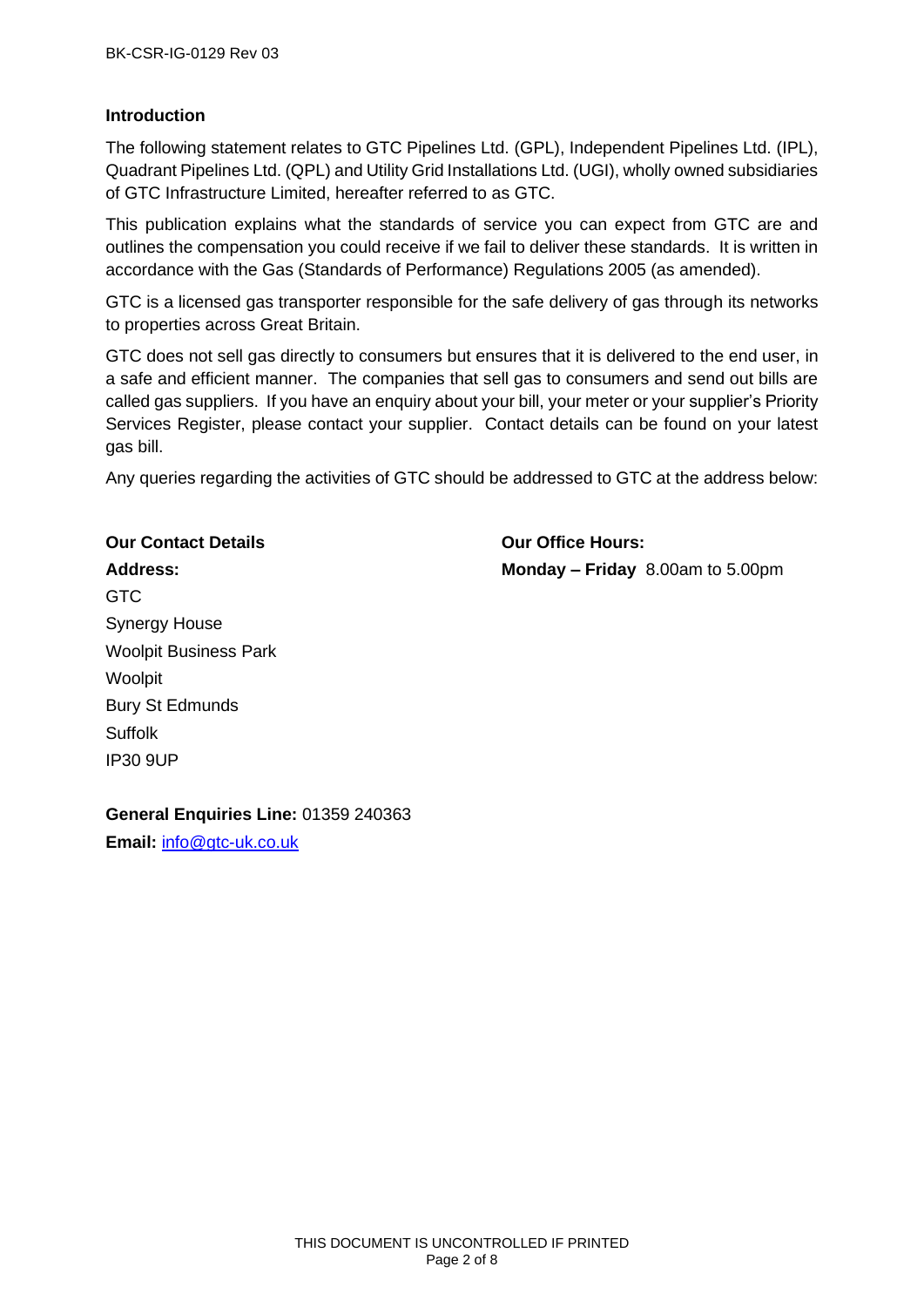#### **Guaranteed Standards**

#### **GS1 (Regulation 7(2)) Supply Restoration**

If your supply is interrupted due to a failure of, fault in or damage to our pipeline system, we will restore your supply within 24 hours of being made aware of the issue.

Payment for failing to meet this standard: for domestic customers, £65 plus a further £65 for each additional period of 24 hours in which you are without gas. For non-domestic customers, £105, plus a further £105 for each additional period of 24 hours in which you are without gas. This will not apply where the fault occurred because of an act or default on the part of the customer, or where the event caused the loss of supply to more than 30,000 customers.

#### **GS2 (Regulation 8(2)) Reinstatement of customer's premises**

If we initiate and undertake work, we will reinstate your premises within 5 working days of completion.

For those customers listed on the Priority Services Register, if we initiate and undertake excavation work, we will reinstate your premises within 3 working days of completion.

Payment for failing to meet this standard: £105 for domestic customers plus a further £105 for each additional period of five working days until the premises are reinstated. £210 for nondomestic customers, plus a further £210 for each additional period of five working days until the premises are reinstated. This will not apply if the work is required because of the actions of the customer.

#### **GS3 (Regulation 9 (2)(a)) Priority domestic customers**

If you are registered with your supplier's Priority Services Register and your supply is interrupted, we will provide alternative heating and cooking facilities after 4 hours, in the case of gas emergencies or unplanned interruptions.

Payment for failing to meet this standard: £50. This amount is capped at £500. This will not apply if the customer already has alternative heating and cooking arrangements or declines them. The hours between 10pm and 6am are excluded from consideration, when calculating whether this standard has been met.

If we initiate and undertake excavation work, we will reinstate your premises within 3 working days of completion.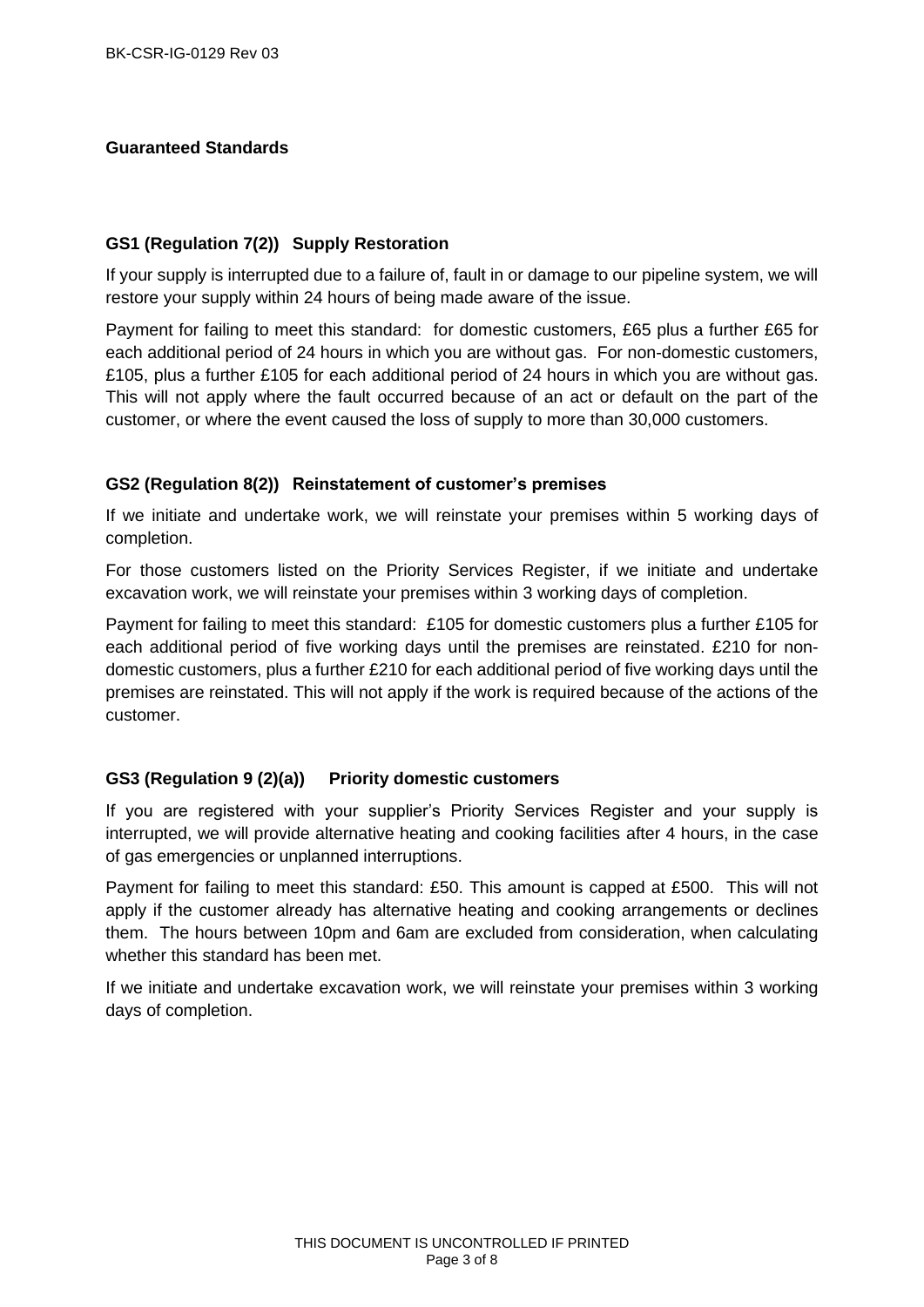#### **GS3 (Regulation 9 (2)(b)(i)) Priority domestic customers continued**

If you are registered with your supplier's Priority Services Register and your supply is interrupted, we will provide alternative heating and cooking facilities after 4 hours, and each 24 hours thereafter in the case of gas emergencies or unplanned interruptions that affect less than 250 households.

Payment for failing to meet this standard: £50. This amount is capped at £500. This will not apply if the customer already has alternative heating and cooking arrangements or declines them. The hours between 10pm and 6am are excluded from consideration, when calculating whether this standard has been met.

If we initiate and undertake excavation work, we will reinstate your premises within 3 working days of completion.

#### **GS3 (Regulation 9 (2)(b)(ii)) Priority domestic customers continued**

If you are registered with your supplier's Priority Services Register and your supply is interrupted, we will provide alternative heating and cooking facilities after 8 hours, and each 48 hours thereafter in the case of gas emergencies or unplanned interruptions that affect more than 250 households.

Payment for failing to meet this standard: £50. This amount is capped at £500. This will not apply if the customer already has alternative heating and cooking arrangements or declines them. The hours between 10pm and 6am are excluded from consideration, when calculating whether this standard has been met.

If we initiate and undertake excavation work, we will reinstate your premises within 3 working days of completion.

#### **GS3 (Regulation 9 (2)(C)) Priority domestic customers continued**

If you are registered with your supplier's Priority Services Register and your supply is interrupted, we will provide a hot meal or hot water once per 24 hours, and then again, after 48 hours in the case of gas emergencies or unplanned interruptions that affect more than 250 households.

Payment for failing to meet this standard: £50. This amount is capped at £500. This will not apply if the customer already has alternative heating and cooking arrangements or declines them. The hours between 10pm and 6am are excluded from consideration, when calculating whether this standard has been met.

If we initiate and undertake excavation work, we will reinstate your premises within 3 working days of completion.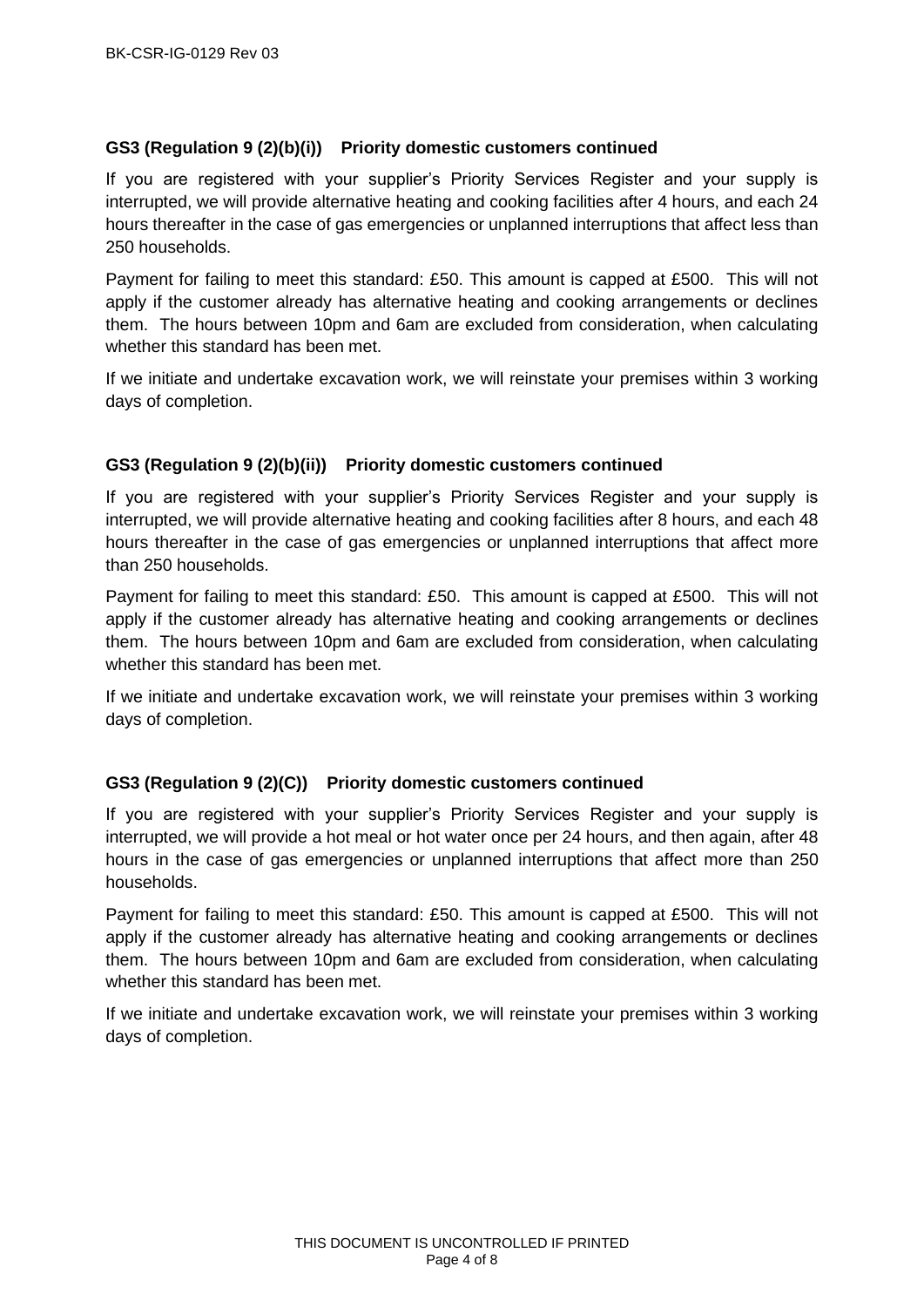#### **GS4 (Regulation 10 (3)(a)) Provision of standard connection quotations (up to and equal to 275 kWh)**

If you request a quotation for a standard connection, or an alteration to an existing connection, up to and including 275 kWh, or for a disconnection with pressure less than 2 bar gauge, we will provide it within 4 working days.

Payment for failing to meet this standard: £20 plus a further £20 for each additional working day until you receive the quotation, up to a maximum of £500 or the quotation sum, whichever is the lower.

#### **GS5 (Regulation 10(3)(b)(i) to 10(3)(b)(iii)) Provision of non-standard connection quotations (up to and equal to 275 kWh)**

If you request a quotation for a non-standard connection, or an alteration to an existing connection, up to and including 275 kWh, or for a disconnection with pressure less than 2 bar gauge, we will provide it within 11 working days.

Payment for failing to meet this standard: £20 plus a further £20 for each additional working day until you receive the quotation, up to a maximum of £500 or the quotation sum, whichever is the lower.

#### **GS6 (Regulation 10 (3)(b)(iv) to 10(3)(b)(vii) Provision of non-standard connection quotations (greater than 275 kWh)**

If you request a quotation for a non-standard connection, or an alteration to an existing connection, greater than 275 kWh, or a diversion of disconnection with pressure more than 2 bar gauge, we will provide it within 21 working days.

Payment for failing to meet this standard: £40 plus a further £40 for each additional working day until you receive the quotation, up to a maximum of £1000 or the quotation sum, whichever is the lower.

#### **GS7 (Regulation 10 (3A)) Accuracy of quotations**

We will provide accurate quotations.

Payment for failing to meet this standard: you will be issued with a new quotation and refunded any money that you have overpaid. You will also be eligible for payments under GS4, GS5 and GS6, until you receive a new quotation.

### **GS8 (Regulation 10 (3)(c)(i – vi)) Response to land enquiries**

We will respond to land enquiries in relation to a new connection or the alteration of an existing connection within 5 working days.

Payment for failing to meet this standard: £85 plus a further £85 for each additional working day until you receive the quotation, up to a maximum of £510 for connections up to and including 275 kWh (or disconnections of less than 2 bar gauge) and £1020 for connections over 275 kWh (or disconnection of more than 2 bar gauge).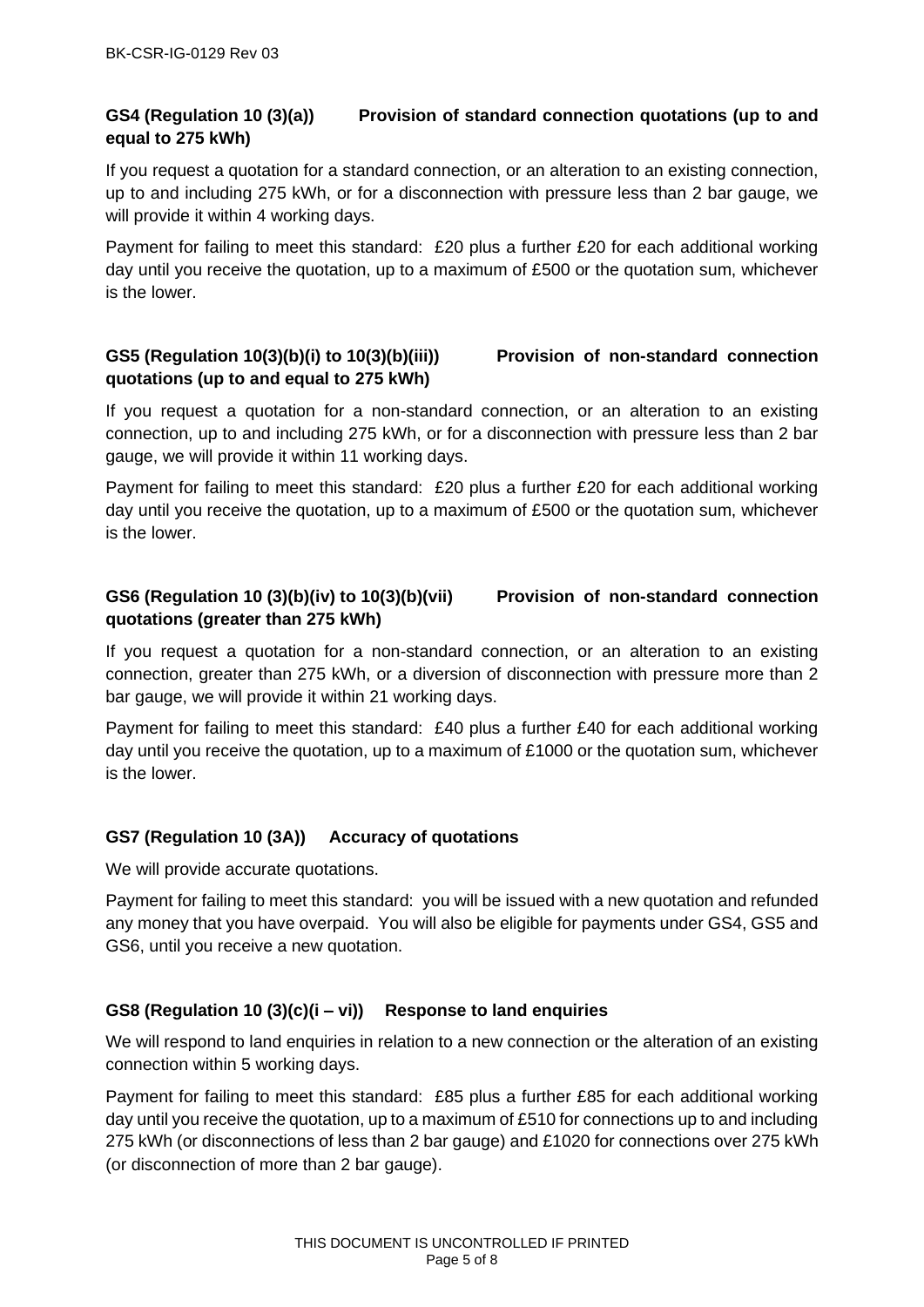#### **GS9 (Regulation 10 (3)(d)(i & ii)) Offering a date for commencement and substantial completion of connection work up to and including 275 kWh**

If you accept a quotation, we will offer a date for commencement of the work and substantial completion within 17 working days.

Payment for failing to meet this standard: £40 plus a further £40 for each additional working day until we offer you a date, up to a maximum of £480 or the contract sum, whichever is the lower.

#### **GS10 (Regulation 10 (3)(d)(iii & iv)) Offering a date for commencement and substantial completion of connection work over 275 kWh**

If you accept a quotation, we will offer a date for commencement of the work and substantial completion within 20 working days.

Payment for failing to meet this standard: £85 plus a further £85 for each additional working day until we offer you a date, up to a maximum of £1020 or the contract sum, whichever is the lower.

#### **GS11 (Regulation 10 (3)(e)(i-v)) Completion of work by the agreed date**

We will complete the connection work by the agreed date. You may need to arrange for your meter to be fitted separately.

Payment for failing to meet this standard: a payment relating to the value of the contract as described in the table below will become due and you will also receive a further payment for each working day up to a maximum level.

| Value of contract                       | <b>Payment due</b>                          | <b>Maximum payment</b>      |
|-----------------------------------------|---------------------------------------------|-----------------------------|
| Up to and including £1,000              | £40                                         | £400 or the contract<br>sum |
| Over £1,000 but not exceeding £4,000    | Lesser of £200 or 5% of<br>the contract sum | 50% of the contract sum     |
| Over £4,000 but not exceeding £20,000   | £210                                        | 50% of the contract sum     |
| Over £20,000 but not exceeding £50,000  | £210                                        | £10,500                     |
| Over £50,000 but not exceeding £100,000 | £315                                        | £18,900                     |

#### **GS12 (Regulation 12(4)(a)) Payments**

If we fail to meet any of the standards outlined, we will write to inform you or your supplier and make any payment owed within 10 working days unless a payment is in dispute.

Payment for failing to meet this standard: £40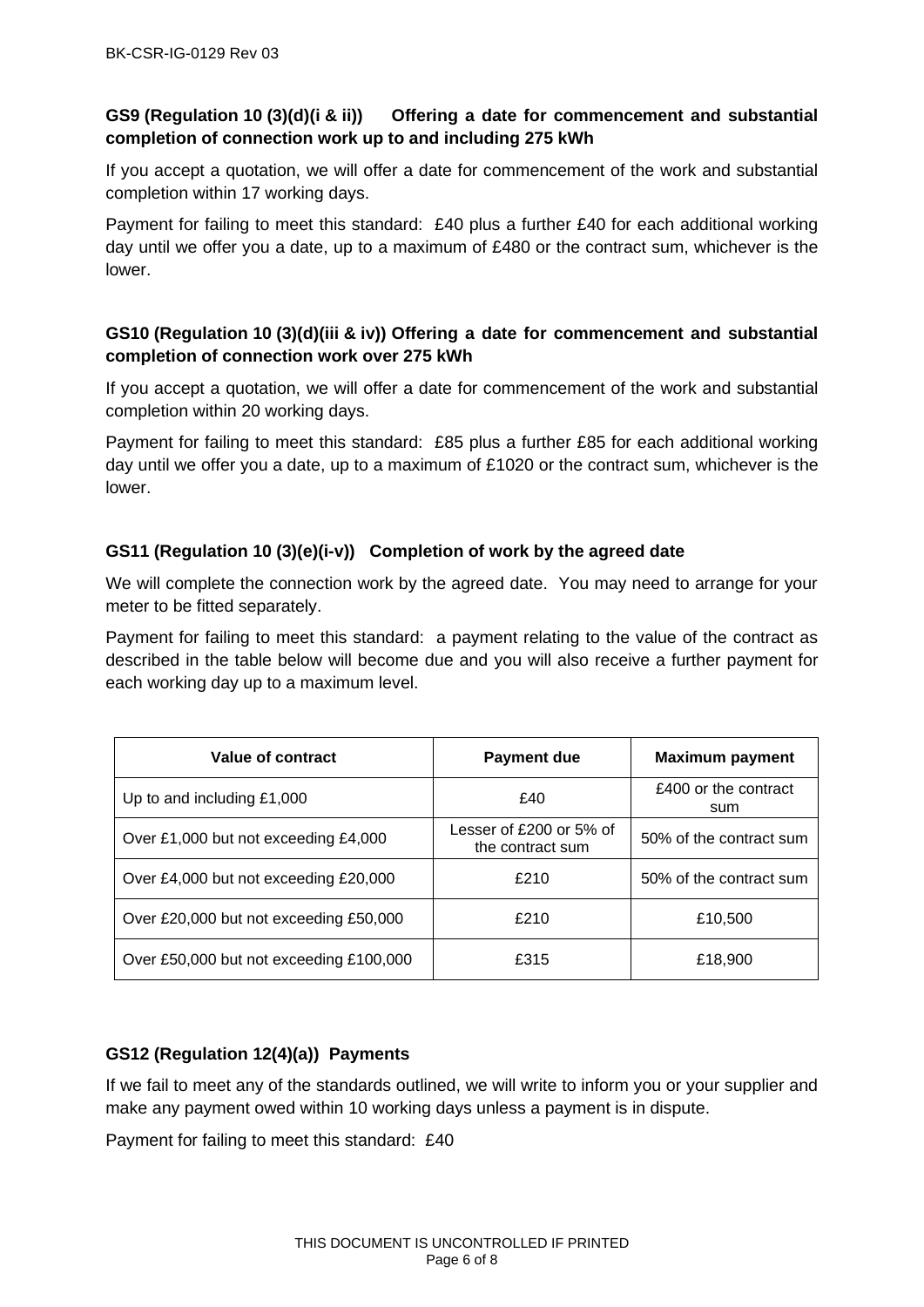#### **GS12 (Regulation 12(4)(b)) Payments continued**

If we receive a payment from another transporter, for one of our customers, we will write to inform the customer or the customer's supplier and make any payment owed within 5 working days unless a payment is in dispute.

Payment for failing to meet this standard: £40

#### **GS13 (Regulation 10A (2)) Notification of planned supply interruptions**

We will give you at least 7 working days' notice if we intend to interrupt your supply to carry out work on our network and why the work is needed.

Payment for failing to meet this standard: £40 for domestic customers and £105 for nondomestic customers.

#### **GS14 (Regulation 10B (2)(a)(i)) Responding to complaints where site visit or 3rd party enquiry are required**

Where a telephone complaint or written complaint is received but we are unable to provide a substantive response without visiting your premises or making enquiries of persons other than officers, employees, or agents of our company, you will receive an initial response within 5 working days. This will include the name, telephone number and address of an employee you can contact regarding your complaint. If you do not receive an initial response within 5 workings days from the day the complaint was received, you will be entitled to £40 compensation. For every working day, where we fail to provide a substantive response, you will be entitled to £40 compensation.

### **GS14 (Regulation 10B (2)(a)(ii)) Responding to complaints where site visit or 3rd party enquiry are required**

Where an initial response is required, we will provide a substantive response within 10 working days from the date the complaint was received. If you do not receive a substantive response within 10 workings days from the day the complaint was received, you will receive a compensation payment of £40. For every working day, where we fail to provide a substantive response, you will be entitled to £40 compensation.

#### **GS14 (Regulation 10B (2)(b)) Responding to complaints**

Where a telephone complaint or written complaint is received and we do not need to visit your premises or make enquiries of persons other than officers, employees, or agents of our company, we will send you a substantive response within 5 working days from the date the complaint was received. If you do not receive a substantive response within 5 working days, you will be entitled to £40 compensation. For every working day, where we fail to provide a substantive response, you will be entitled to £40 compensation.

The aggregate compensation limited for the failure to provide an initial and/or substantive response under regulations  $10B(2)(a)(i)$ ,  $10B(2)(a)(ii)$  and  $10B(2)(b)$  is £200.